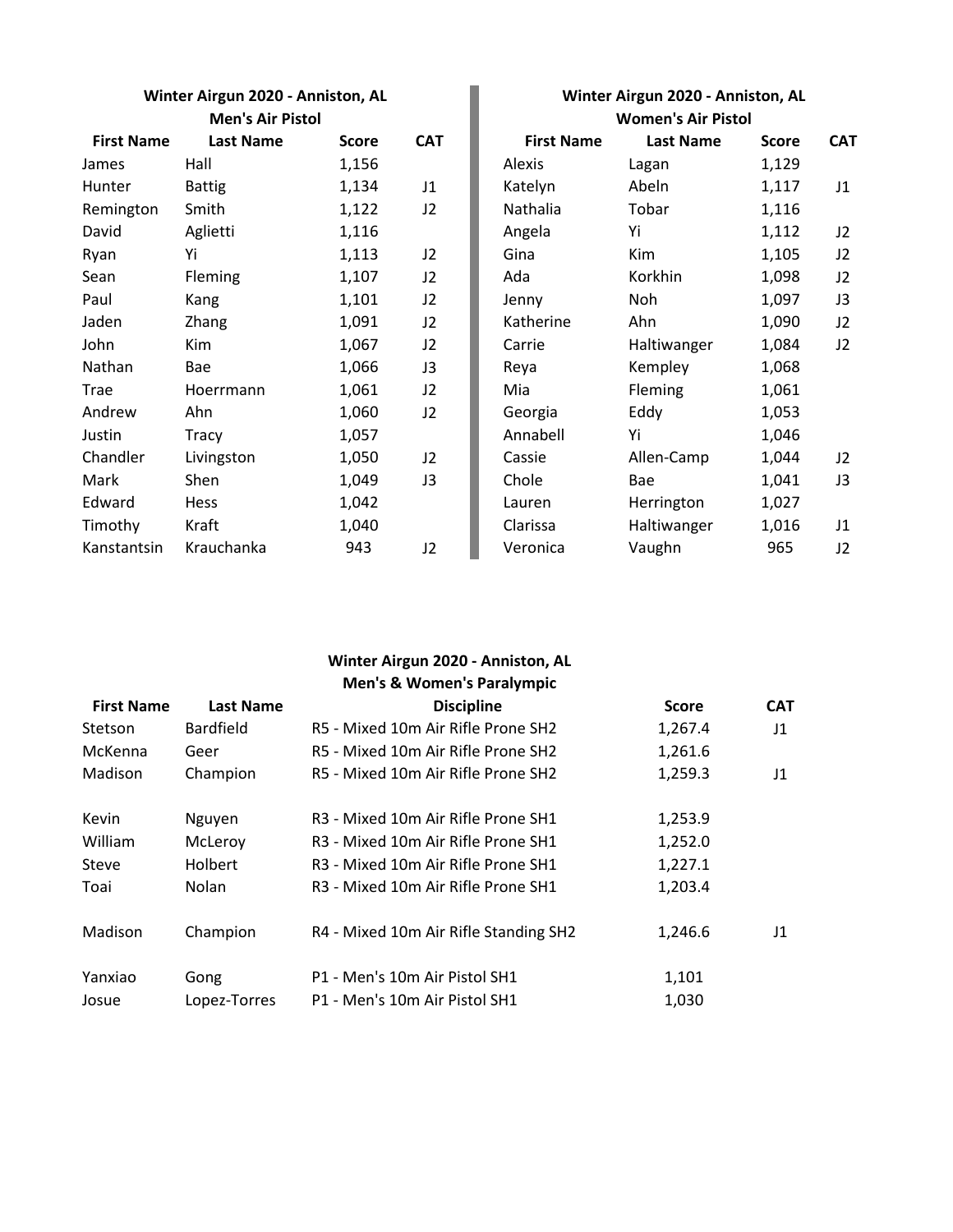| <b>First Name</b> | <b>Last Name</b>   | <b>Score</b> | <b>CAT</b> | <b>First Name</b> | <b>Last Name</b> | <b>Score</b> | <b>CAT</b> |
|-------------------|--------------------|--------------|------------|-------------------|------------------|--------------|------------|
| Timothy           | Sherry             | 1,255.8      |            | Sagen             | Maddalena        | 1,256.6      |            |
| Ivan              | Roe                | 1,254.4      |            | Alison            | Weisz            | 1,253.6      |            |
| Patrick           | Sunderman          | 1,253.9      |            | Sarah             | <b>Beard</b>     | 1,253.2      |            |
| Jared             | Eddy               | 1,248.5      | J1         | Mary              | Tucker           | 1,251.6      | J1         |
| <b>Brandon</b>    | Muske              | 1,242.1      |            | Rebecca           | Lamb             | 1,249.0      | J1         |
| Angus             | <b>Babcock</b>     | 1,234.8      | J2         | Anne              | White            | 1,242.9      | J2         |
| Andrew            | Duryea             | 1,234.3      | J1         | Kaylynn           | Slaughter        | 1,232.1      | J2         |
| John              | Blanton            | 1,232.9      | J1         | Ainsley           | Day              | 1,230.5      | J2         |
| Scott             | Rockett            | 1,229.2      | J2         | Adrienne          | Hanson           | 1,229.5      | J2         |
| Chase             | Trammell           | 1,225.0      | J2         | Rachael           | Charles          | 1,227.9      | J2         |
| Parker            | Haydin             | 1,218.8      | J2         | Anna              | Weilbacher       | 1,227.8      |            |
| <b>Braden</b>     | Peiser             | 1,218.2      | J2         | Mikole            | Hogan            | 1,226.2      | J2         |
| August            | Jones              | 1,216.6      | J2         | Marleigh          | Duncan           | 1,224.4      | J2         |
| Cory              | Stroupe            | 1,215.6      | J1         | Elizabeth         | Probst           | 1,224.1      | J2         |
| Jakob             | Rankin             | 1,211.7      | J1         | Charlotte         | Welsh            | 1,220.3      | J1         |
| Ivan              | Lopez              | 1,206.0      |            | Victoria          | Leppert          | 1,218.9      | J2         |
| Marcus            | Klemp              | 1,202.2      | J2         | Kayla             | Riewe            | 1,218.9      | J2         |
| Grayson           | Ellis              | 1,199.4      |            | Emma              | Pereira          | 1,218.8      | J2         |
| Tyler             | Wee                | 1,194.0      | J3         | Emily             | <b>Buck</b>      | 1,212.5      | J2         |
| Samuel            | Sparrow            | 1,193.8      | J2         | Sarah             | Folsom           | 1,212.2      | J2         |
| Ryan              | Kim                | 1,193.6      | J2         | Victoria          | Kopelen          | 1,210.7      | J1         |
| Wrangle           | Kruckenberg        | 1,192.6      | J1         | Jillian           | Wessel           | 1,210.7      | J2         |
| Jacob             | Oberle             | 1,191.4      | J2         | Danielle          | Vigil            | 1,209.6      | J2         |
| Stephen           | McAfee             | 1,188.4      | J2         | Dakota            | Saltford         | 1,209.5      | J1         |
| Ryan              | Wee                | 1,185.9      | J2         | Julia             | East             | 1,207.1      | J2         |
| Anthony           | <b>Kissik</b>      | 1,182.3      | J1         | Gabriela          | Zych             | 1,207.1      | J2         |
| Carson            | Wood               | 1,181.2      | J2         | Matalyn           | Espenshade       | 1,205.7      | J1         |
| Max               | Duncan             | 1,176.8      | J2         | McKenzie          | Shedd            | 1,203.9      | J2         |
| Gabriel           | <b>Bianca</b>      | 1,170.9      | J2         | Jersey            | Wilson           | 1,203.1      | J2         |
| Phillip           | <b>Dobkins</b>     | 1,169.1      |            | <b>Bethany</b>    | <b>Butler</b>    | 1,200.1      |            |
| Thomas            | Sanderfoot-Maloney | 1,165.0      | J1         | Emma James        | Stanton          | 1,199.4      | J2         |
| Arturo            | Buenahora          | 1,159.3      | J2         | Kayla             | Kalenza          | 1,197.9      | J2         |
| Elijah            | <b>Butler</b>      | 1,155.0      | J2         | Devin             | Peppard          | 1,197.8      | J2         |
| Robbie            | Brown              | 1,152.1      | J2         | Charlotte         | Mick             | 1,195.6      | J2         |
| Jacob             | Heath              | 1,141.1      | J2         | Aubrey            | Anderson         | 1,193.4      | J2         |
| Henson            | Moore              | 1,139.2      | J2         | Elysa             | Walter           | 1,192.2      | J2         |
| Carson            | Myren              | 1,136.0      | J2         | Stephanie         | Milvain          | 1,188.4      | J2         |
| Pruitt            | Bain               | 1,127.9      | J2         | Emma              | Brennan          | 1,187.6      | J1         |
| Clayton           | Peay               | 1,107.5      | J2         | Kara              | Janowski         | 1,181.7      | J2         |
| Austin            | Rheuby             | 1,073.5      | J2         | Holly             | Freeman          | 1,178.2      | J2         |

## **Winter Airgun 2020 - Anniston, AL Winter Airgun 2020 - Anniston, AL Men's Air Rifle Women's Air Rifle**

| <b>First Name</b> | <b>Last Name</b> | <b>Score</b> | <b>CAT</b> |
|-------------------|------------------|--------------|------------|
| Sagen             | Maddalena        | 1,256.6      |            |
| Alison            | Weisz            | 1,253.6      |            |
| Sarah             | Beard            | 1,253.2      |            |
| Mary              | Tucker           | 1,251.6      | J1         |
| Rebecca           | Lamb             | 1,249.0      | J1         |
| Anne              | White            | 1,242.9      | J2         |
| Kaylynn           | Slaughter        | 1,232.1      | J2         |
| Ainsley           | Day              | 1,230.5      | J2         |
| Adrienne          | Hanson           | 1,229.5      | J2         |
| Rachael           | Charles          | 1,227.9      | J2         |
| Anna              | Weilbacher       | 1,227.8      |            |
| Mikole            | Hogan            | 1,226.2      | J2         |
| Marleigh          | Duncan           | 1,224.4      | J2         |
| Elizabeth         | Probst           | 1,224.1      | J2         |
| Charlotte         | Welsh            | 1,220.3      | J1         |
| Victoria          | Leppert          | 1,218.9      | J2         |
| Kayla             | Riewe            | 1,218.9      | J2         |
| Emma              | Pereira          | 1,218.8      | J2         |
| Emily             | <b>Buck</b>      | 1,212.5      | J2         |
| Sarah             | Folsom           | 1,212.2      | J2         |
| Victoria          | Kopelen          | 1,210.7      | J1         |
| Jillian           | Wessel           | 1,210.7      | J2         |
| Danielle          | Vigil            | 1,209.6      | J2         |
| Dakota            | Saltford         | 1,209.5      | J1         |
| Julia             | East             | 1,207.1      | J2         |
| Gabriela          | Zych             | 1,207.1      | J2         |
| Matalyn           | Espenshade       | 1,205.7      | J1         |
| McKenzie          | Shedd            | 1,203.9      | J2         |
| Jersey            | Wilson           | 1,203.1      | J2         |
| Bethany           | Butler           | 1,200.1      |            |
| Emma James        | Stanton          | 1,199.4      | J2         |
| Kayla             | Kalenza          | 1,197.9      | J2         |
| Devin             | Peppard          | 1,197.8      | J2         |
| Charlotte         | Mick             | 1,195.6      | J2         |
| Aubrey            | Anderson         | 1,193.4      | J2         |
| Elysa             | Walter           | 1,192.2      | J2         |
| Stephanie         | Milvain          | 1,188.4      | J2         |
| Emma              | <b>Brennan</b>   | 1,187.6      | J1         |
| Kara              | Janowski         | 1,181.7      | J2         |
| Holly             | Freeman          | 1,178.2      | J2         |
| Camryn            | Camp             | 1,177.8      |            |
| Grace             | Davis            | 1,175.1      | J2         |
| Martha            | Hall             | 1,174.0      |            |
| Sydney            | McKay            | 1,173.1      | J1         |